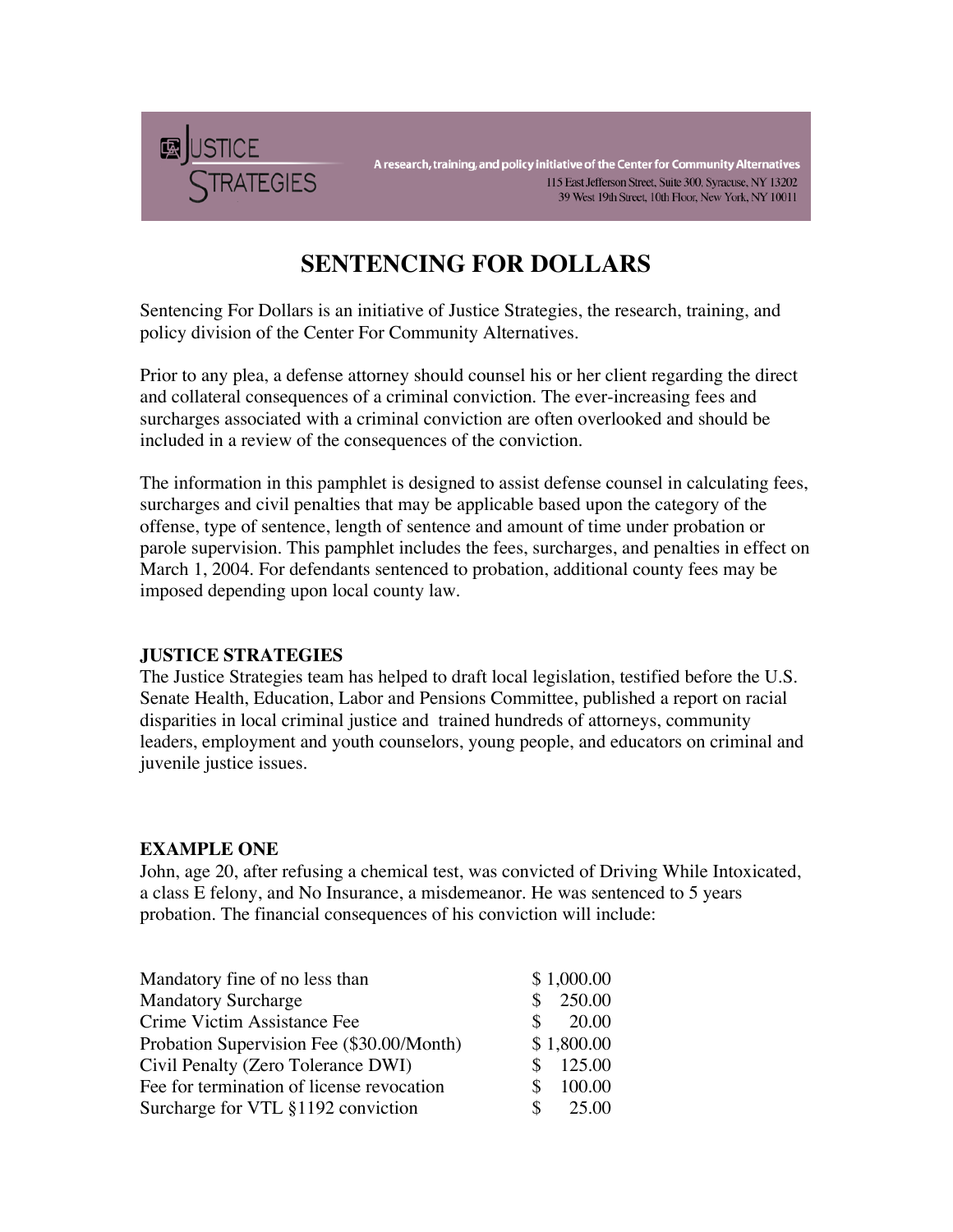| Civil Penalty for No Insurance           | $$$ !!!750.00 |
|------------------------------------------|---------------|
| Civil Penalty for chemical test refusal  |               |
| with prior VTL §1192 conviction          |               |
| within 5 years                           | \$!!! 750.00  |
| <b>TOTAL</b>                             | $$4,820.00*$  |
| * See note to Mandatory Surcharges table |               |

### **EXAMPLE TWO**

Jane, a 26 year old single mother of 2 children, was convicted of criminal possession of a controlled substance in the second degree, a class A-II felony. She was sentenced to 81/3 to life and made parole after serving 81/3 years and remained on parole for ten years. The financial consequences of her conviction will include:

| <b>Mandatory Surcharge</b>                | $$$ !!!!! 250.00 |
|-------------------------------------------|------------------|
| Crime Victim Assistance Fee               | \$ !!!!!!!20.00  |
| <b>DNA Bank Fee</b>                       | \$ !!!!!!!50.00  |
| <b>Incarceration Fee</b>                  | $$$ !!!!!433.00  |
| Parole Supervision Fee                    | $$$ !!3,600.00   |
| Fee for termination of license suspension | \$!!!!!!! 25.00  |
| <b>TOTAL</b>                              | \$4,378.00       |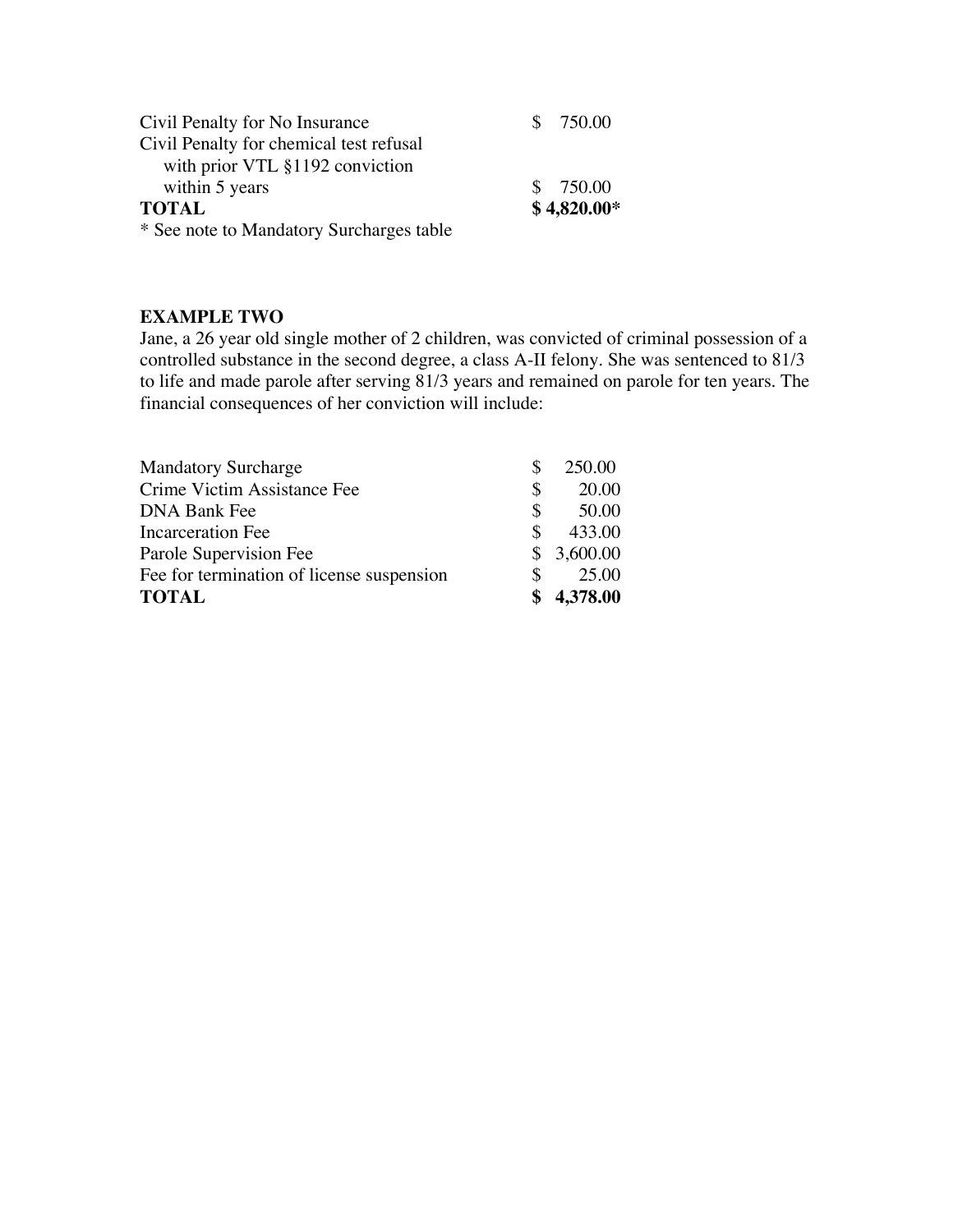### **MANDATORY SURCHARGES**

| <b>AMOUNT</b>                       | <b>APPLIES TO</b>                                                                                                                                                                | <b>STATUTE</b>              |
|-------------------------------------|----------------------------------------------------------------------------------------------------------------------------------------------------------------------------------|-----------------------------|
| \$250                               | VTL § 1192 DWI felony*                                                                                                                                                           | VTL $$1809 (1)(b)(i)$       |
| \$140                               | VTL § 1192 DWI misdemeanor                                                                                                                                                       | VTL §1809 (1)(b)(ii)        |
| \$25                                | VTL Article 9 infraction                                                                                                                                                         | VTL $$1809(1)(a)$           |
| \$45                                | Selected VTL offenses                                                                                                                                                            | VTL §1809 (1)(c)            |
| \$25                                | Surcharge for any conviction VTL §<br>1192                                                                                                                                       | VTL §1809-c                 |
| \$250                               | Felony surcharge                                                                                                                                                                 | Penal Law $\S 60.35(1)$ (a) |
| \$140                               | Misdemeanor surcharge                                                                                                                                                            | Penal Law $\S 60.35(1)(b)$  |
| \$75                                | <b>Violation Surcharge</b>                                                                                                                                                       | Penal Law $§60.35(1)(c)$    |
| \$5                                 | Proceeding in town or village                                                                                                                                                    | VTL §1809(9)                |
| Up to $$10$                         | Additional surcharge applies in<br>village justice court, if local<br>legislative body enacts local<br>surcharge for violations also subject<br>to VTL §1809 mandatory surcharge | VTL §1809-d                 |
| $5\%$ - 10% of total<br>restitution | Designated surcharge paid to agency<br>collecting restitution for collection $\&$<br>administration                                                                              | Penal Law $\S 60.27(8)$     |

\*Any person convicted of a second DWI within five years shall be required to pay for the installation and monthly maintenance fees for an ignition interlock device (VTL §1193(1 a)(c)(i) and penal law  $\S 65.10(2)(k-l)$ )

| <b>FEES</b>   |                                                      |                            |
|---------------|------------------------------------------------------|----------------------------|
| <b>AMOUNT</b> | <b>APPLIES TO</b>                                    | <b>STATUTE</b>             |
| \$20          | Felony offense Crime Victim<br>Assistance Fee (CVAF) | Penal Law $\S 60.35(1)(a)$ |
| \$20          | Misdemeanor offense CVAF                             | Penal Law $\S 60.35(1)(b)$ |
|               | <b>Violation CVAF</b>                                | Penal Law $\S 60.35(1)(c)$ |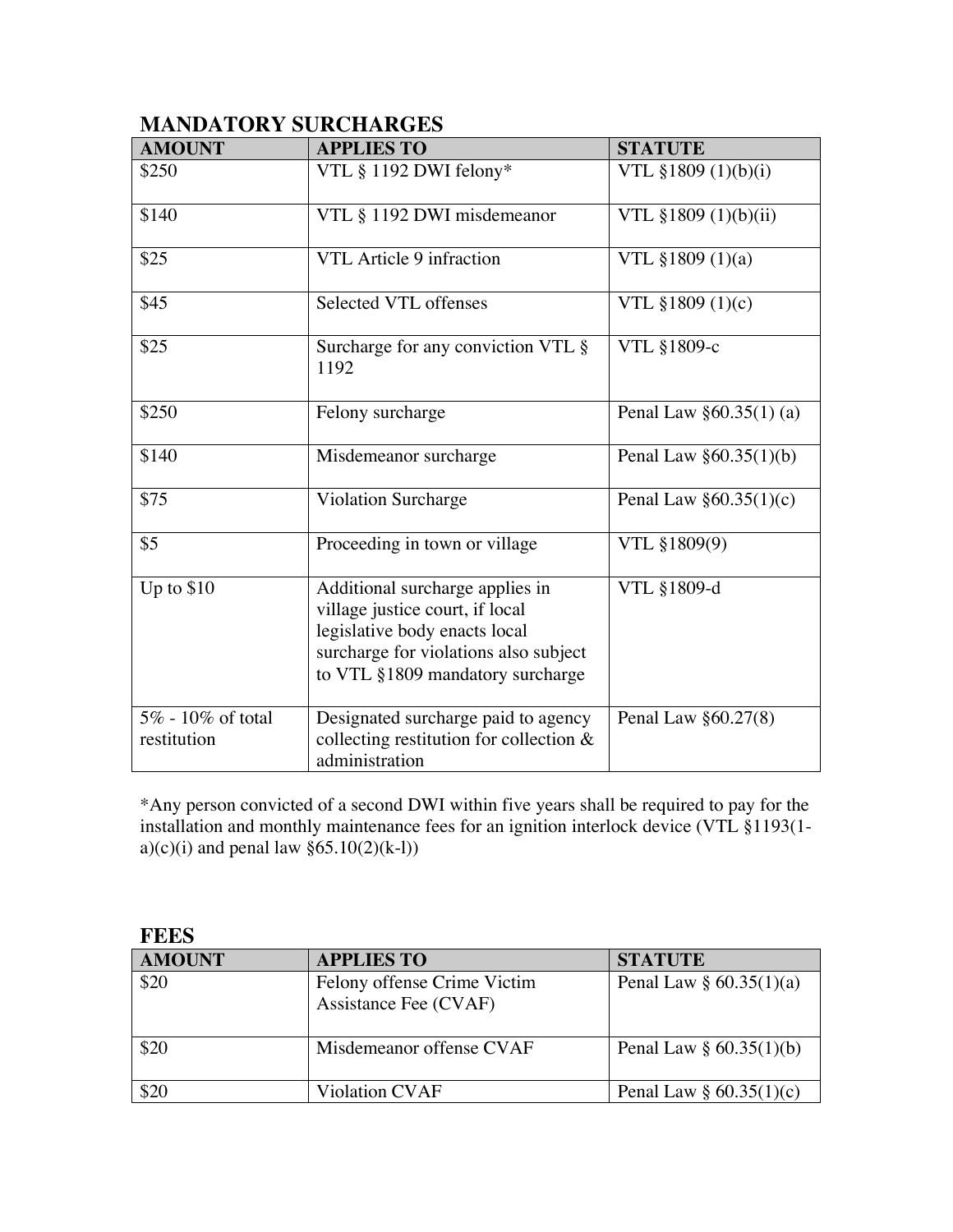| \$20   | For VTL § 1192 felony offense<br><b>CVAF</b>                                                                                                                                                                         | VTL § 1809(1)(b)                    |
|--------|----------------------------------------------------------------------------------------------------------------------------------------------------------------------------------------------------------------------|-------------------------------------|
| \$20   | For VTL § 1192 misdemeanor<br>offense CVAF                                                                                                                                                                           | VTL § 1809(1)(b)                    |
| \$5    | For VTL Art 9 traffic infraction<br><b>CVAF</b>                                                                                                                                                                      | VTL $§$ 1809(1)(a)                  |
| \$5    | VTL offenses covered by $1809(1)(c)$<br><b>CVAF</b>                                                                                                                                                                  | VTL $§$ 1809(1)(c)                  |
| \$1000 | Supplemental Sex Offender Victim<br>Fee                                                                                                                                                                              | Penal Law §60.35                    |
| \$50   | DNA Databank Fee: a person<br>convicted of a designated offense as<br>defined by Executive Law §975 (7)<br>shall, in addition to a mandatory<br>surcharge and crime victim assistance<br>fee, pay a DNA databank fee | Penal Law $\S 60.35(1)(e)$          |
| \$50   | Sex offender registration fee<br>(SORA): a person convicted of a sex<br>offense as defined by Correction Law<br>$§168-a(3)$ or a sexually violent<br>offense as defined by Correction Law<br>§168(3)                 | Penal Law $\S 60.35(1)(d)$          |
| \$10   | SORA change of address fee                                                                                                                                                                                           | <b>Correction Law</b><br>§168(b)(8) |
| \$50   | Termination of license revocation<br>fee. If drivers license is revoked--<br>application for re-issuance                                                                                                             | VTL $$503 (2)(h)$                   |
| \$100  | Termination of license revocation<br>fee. If drivers license is revoked for<br>an alcohol-related offense and driver<br>is under 21                                                                                  | VTL §503 (2)(j)                     |
| \$25   | Termination of license suspension<br>Fee                                                                                                                                                                             | VTL $$503 (2)(j)$                   |
| \$100  | Termination of suspension fee--Zero<br>Tolerance. If driver is under 21,<br>license is suspended for an alcohol-<br>related offense                                                                                  | VTL $$503 (2)(i)$                   |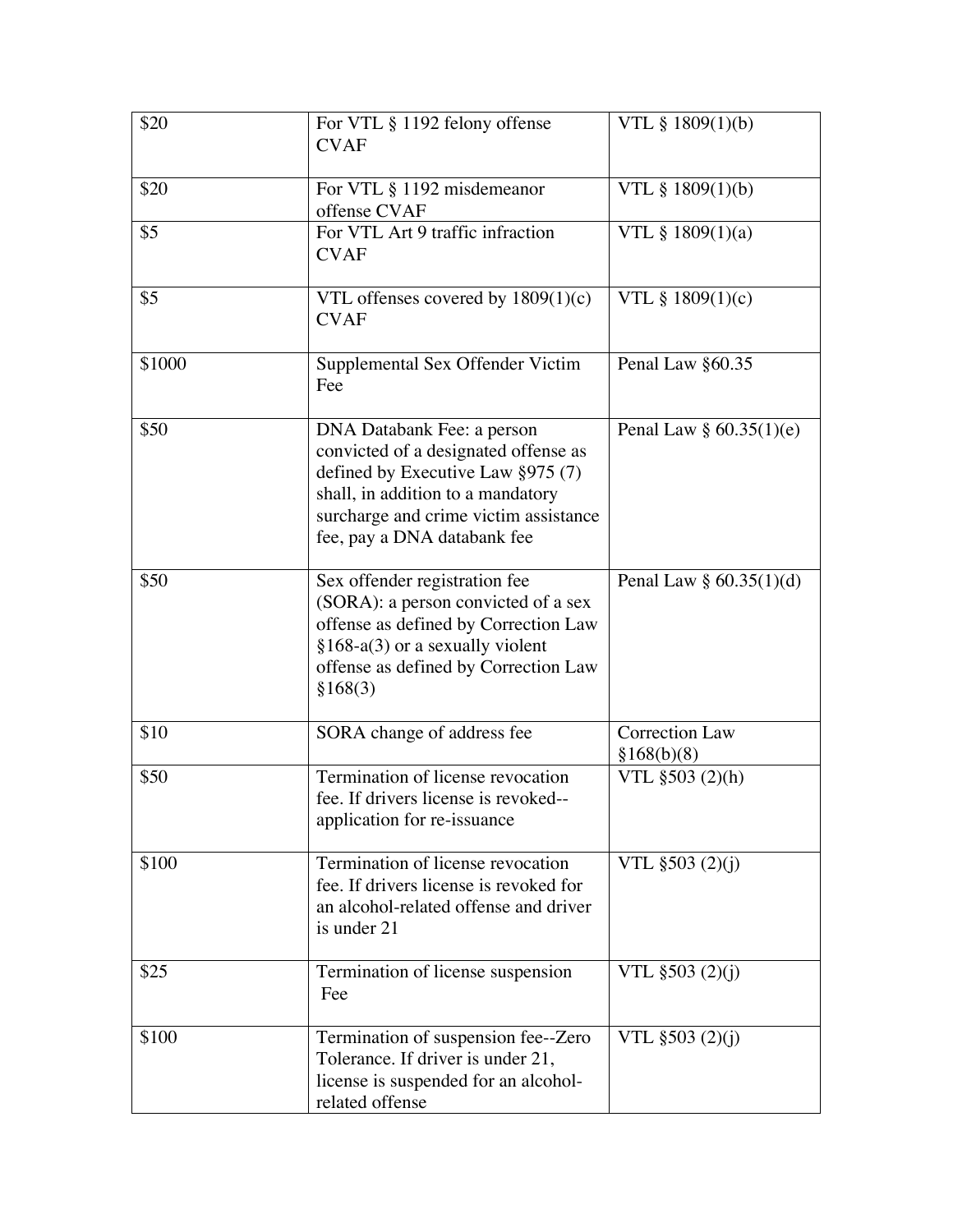| \$35       | Termination of suspension fee where<br>suspension is for failure to appear,<br>pay fine, penalty, or mandatory<br>surcharge                                                                    | VTL $$503 (2)(j-1)(i)$         |
|------------|------------------------------------------------------------------------------------------------------------------------------------------------------------------------------------------------|--------------------------------|
| \$30/month | Fee for parole supervision                                                                                                                                                                     | Executive Law §259-<br>a(9)(a) |
| \$30/month | Fee for probation supervision (DWI-<br>related)                                                                                                                                                | Executive Law § 257-c          |
| $$1/$ week | Incarceration Fee: The commissioner<br>may collect from the compensation<br>paid to a prisoner for work performed<br>while housed in a general<br>confinement facility an incarceration<br>fee | Correction Law $\S 189(2)$     |

# **NON-STATUTORY COUNTY IMPOSED PROBATION FEES (VARIES BY COUNTY)**

| <b>AMOUNT</b>          | <b>APPLIES TO</b>                              | <b>STATUTE</b> |
|------------------------|------------------------------------------------|----------------|
| $$10/test$ or \$50 one | Drug testing                                   | County         |
| time fee               |                                                |                |
| \$350                  | Probation pre-sentence investigation<br>report | County         |
| $$3-\$8/day$           | Electronic Monitoring fee                      | County         |
| \$30/month             | Supervision                                    | County         |
| \$30/session           | Victim Impact Panel                            | County         |

## **CIVIL PENALTIES**

| <b>AMOUNT</b> | <b>APPLIES TO</b>                                                                | <b>STATUTE</b>   |
|---------------|----------------------------------------------------------------------------------|------------------|
| \$125         | Zero Tolerance Law: For offenders<br>under age 21 for alcohol-related<br>offense | $VTL$ §1194-a(2) |